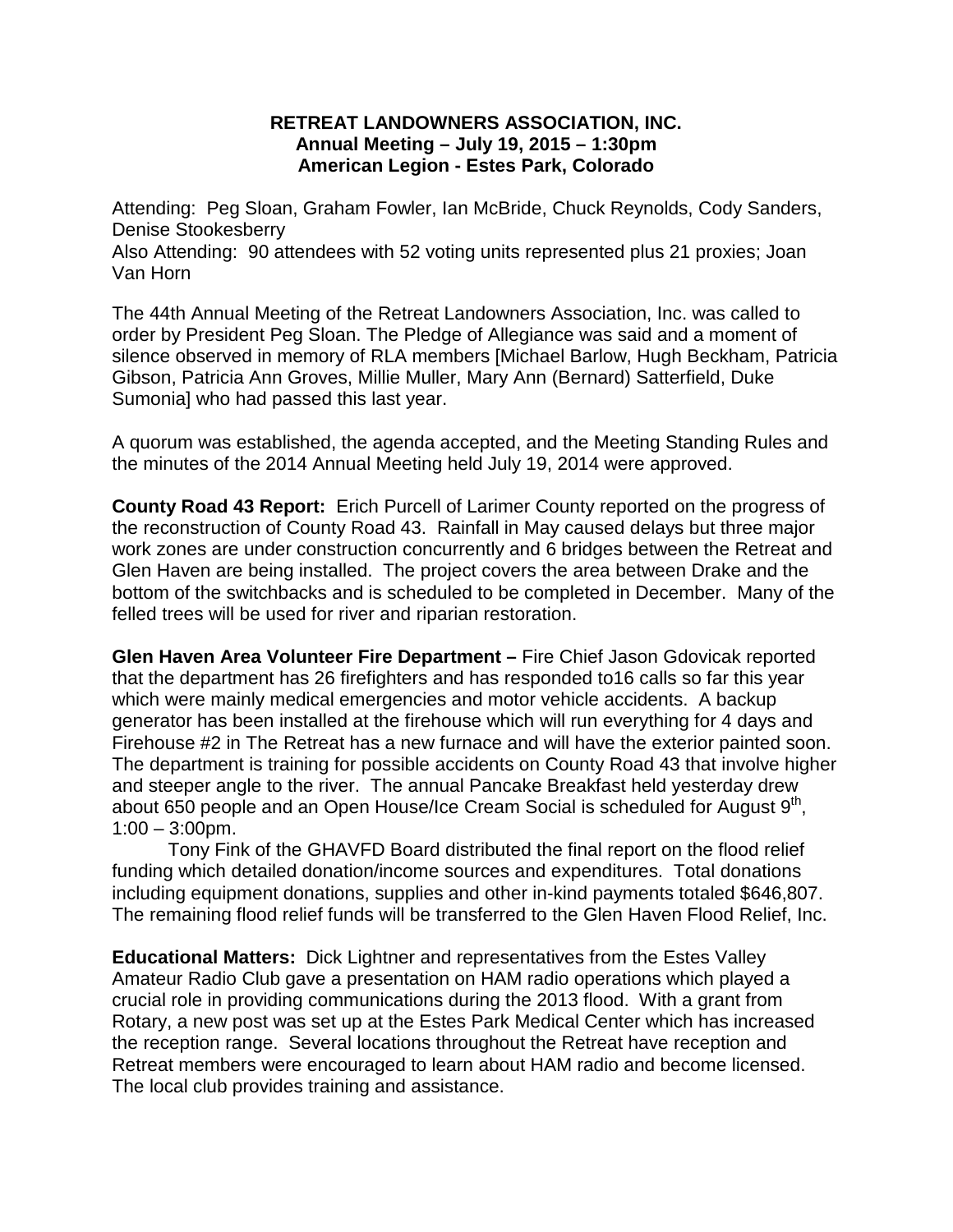**REPORTS:** Written reports from each committee were included in the annual meeting packet.

**President's Report –** In addition to her written report, Peg Sloan praised all the volunteers for their tremendous contributions and encouraged members to keep communications open with neighbors and to provide information in their residences regarding wildlife and emergency contacts/procedures for visiting family members and/or renters.

**Treasurer –** Cody Sanders commented that this year's budget income increased \$6,000 and the number of outstanding assessments was greatly reduced.

**Architectural Control Committee –** No additions to written report.

**Roads Committee –** Chuck Reynolds added that Kevin Zagorda will be a backup equipment operator and that the purchase of a snowplow truck is planned for this winter.

**Environmental –** The weekend of July 25<sup>th</sup> is Weed Roundup in Estes Park.

**Litigation –** Mary Nolan reported that the Court has not yet issued a decision but when it does, it will be posted on the RLA website.

## **NEW BUSINESS:**

**2015-16 Budget –** It was moved, seconded and carried that the proposed 2015- 16 budget be approved.

 **Retreat Road & Trail Use Conflict Resolution Group -** Star Gilmore explained her concerns regarding the gate on Miller Fork Road and proposed forming a Retreat Road & Trail Use Conflict Resolution Group to address and resolve conflicts regarding the gate and its use. She presented an outline of the purpose and goals of this group which will be meeting on Tuesday, July  $21<sup>st</sup>$ .

## **LANDOWNERS COMMENTS & QUESTIONS:**

Members introduced themselves and landowner comments included:

Many expressed gratitude to the Board and Committee members for their service.

 Bob Clarke was thanked for constructing the new Retreat sign to be installed at the entrance when construction on County Road 43 is completed (the sign was on display at the meeting).

 President Peggy Sloan received a standing ovation for her total dedication and efforts in keeping the community together during the flood and thereafter.

Rattlesnakes have been seen in the area.

Purchasing a portable PA system for future annual meetings was suggested.

Members were encouraged to pay their assessments.

 LETA has made some changes that require people to sign up again for emergency notifications.

 The RLA website will be more interactive and Ian McBride encouraged members to send him pictures and other information for the website.

**Volunteer Recognition –** Members who had volunteered during the last year were recognized.